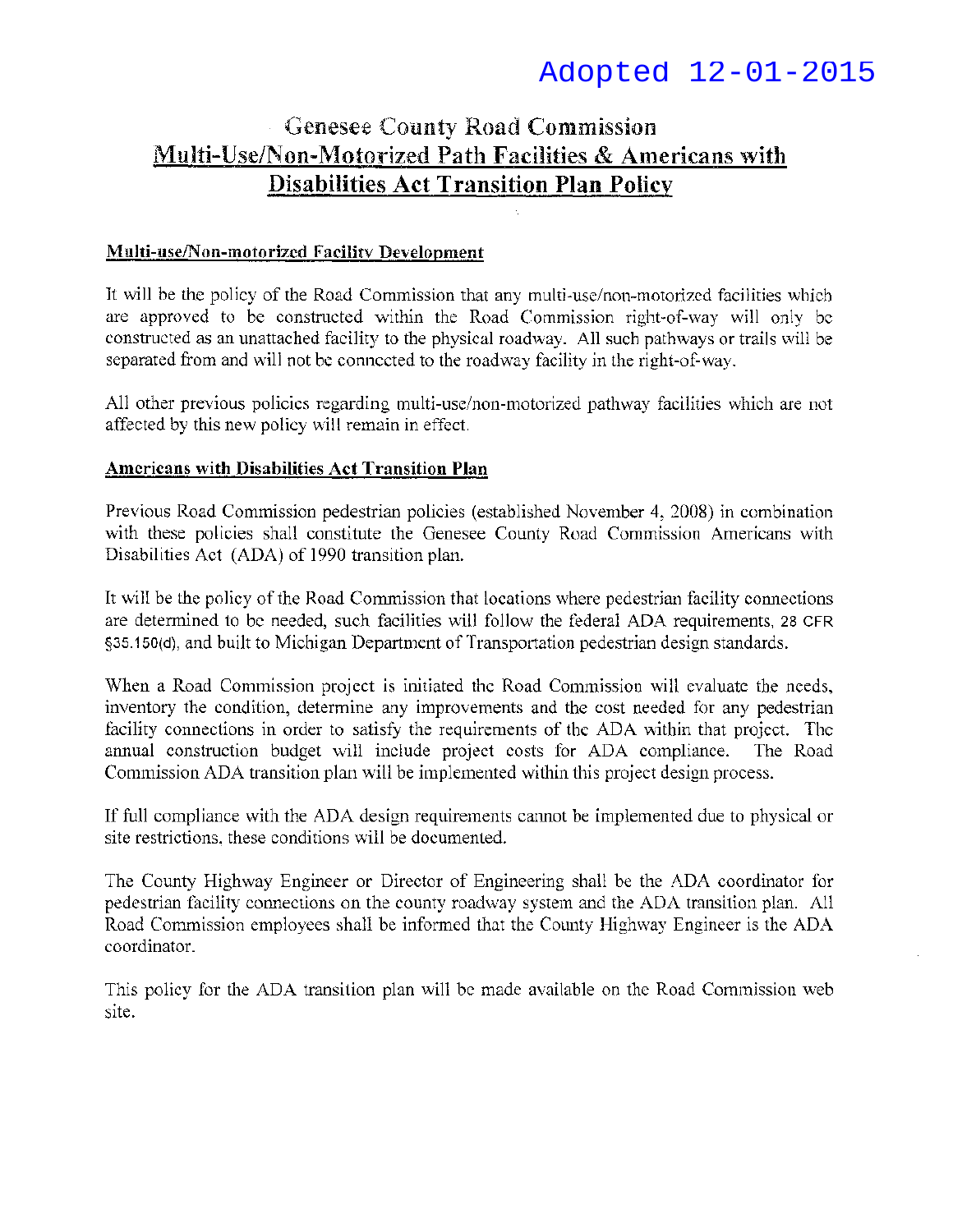# Adopted 09-07-2011

# Genesee County Road Commission. Multi-Use/Non-Motorized Path Facilities Cost Policy

#### Multi-use/Non-motorized Facility Development

The Road Commission will continue to act as an Act 51 applicant for any public agency which seeks to apply for federal or state transportation funds for multi-use/non-motorized transportation facilities who would otherwise not be eligible to apply for such funds. The Road Commission will draft an interagency agreement with the applying agency to determine the cost participation and the responsibilities of all parties. All previous policies of the Road Commission with regard to multi-use/Non-motorized Path facility development remain in force.

#### Agency Deposit

The Road Commission will require that any pablic agency which is approved to receive federal or state transportation funds for multi-use/non-motorized transportation facility development through the Road Commission as the funding agent shall deposit ten percent (10%) of the estimated project construction cost with the Road Commission. This deposit will be paid to the Road Commission as a condition within the interagency local agreement between the Road Commission and the public agency. This deposit shall act as a reserve should any unforeseen project expenses arise that are associated with the project. The Road Commission shall have the authority to draw upon this deposit and return any unused portion of the balance.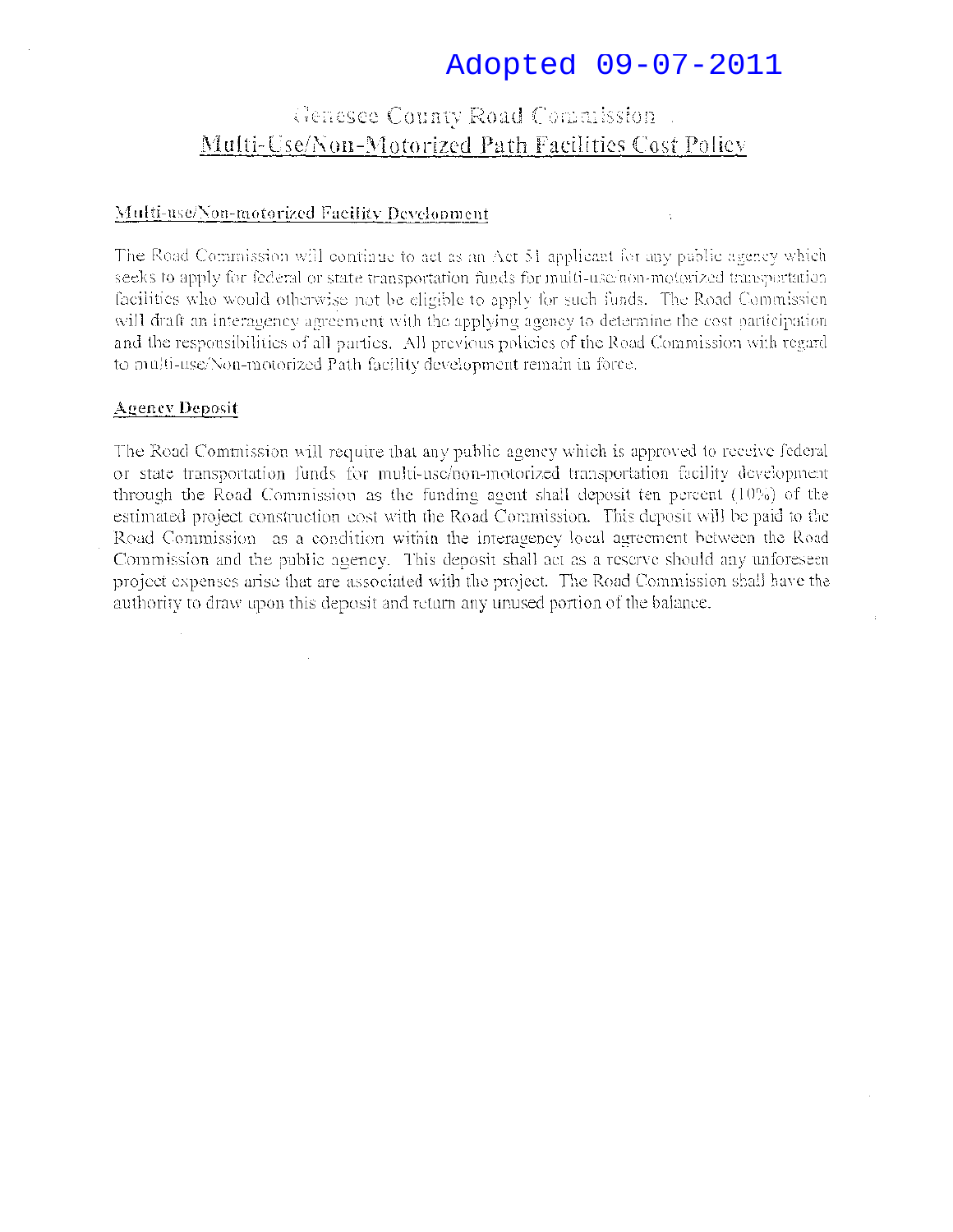# Adopted 11-04-2008

# Genesee County Road Commission  $Fedestri,$ ind 2nd  $N$ ulti-Use/Non-Motorized Path Facilities Policy

#### Multi-use/Non-motorized Facility Development

The Road Commission will continue to act as an Act 51 applicant for any public agency which seeks to apply for federal or state funds for multi-use/non-motorized transportation facilities who would otherwise not be eligible to apply for such funds. The Road Commission will draft an agreement with the applying agency to determine the cost participation and the responsibilities of all parties.

If a road is proposed for resurfacing, rehabilitation or reconstruction and is on the county non-motorized plan, the Road Commission will inquire with the public agency associated with the project to determine if a multi-use/non-motorized facility is desired. If such a facility is desired, a determination will be made where the facility should be constructed relative to the roadway. The cost of building or adding this facility or the cost of matching available federal or state funds will he borne by the other public agency. This cost shall include design, construction, construction engineering, inspection, signing and any associated fees with the development of this facility. The Road Commission will incorporate the design and construction of this facility within the road project.

#### Pedestrian Facility Development

If a road is proposed for resurfacing, rehabilitation or reconstruction, the Road Commission will inquire with the public agency where the road resides to determine if a pedestrian facility such as a separate sidewalk, not connected with roadway construction, is desired. The cost of building or adding this facility or the cost of matching available federal or state funds will be borne by the other public agency. This cost shall include design, construction, construction engineering, inspection and any associated fees with the development of this facility. The Road Commission will incorporate the design and construction of this facility within the road project. If a road project involves interfacing the road way with a pedestrian facility; such as sidewalk ramps, signing, crosswalks or pedestrian signals and actuation; the Road Commission will pay for those costs or local match.

#### Multi-use/Non-motorized Facility Maintenance

If a multi-usc/non-motorized facility is constructed which is not a part of the physical roadway or traveled way, the other municipal or public agency will be totally responsible for and pay one hundred Percent  $(100%)$  of the costs of all future maintenance such as snow removal, repairs, signing or other costs whatsoever relating to the facility. Should future road improvements require removal and relocation of the multi-use/non-motorized facility, the public agency shall pay all costs associated with such removal and relocation. The public or requesting agency shall hold harmless and indemnify the Road Commission, its officers, agents and employees against all claims for damages to public property and for injuries to persons arising out of the use of said facility.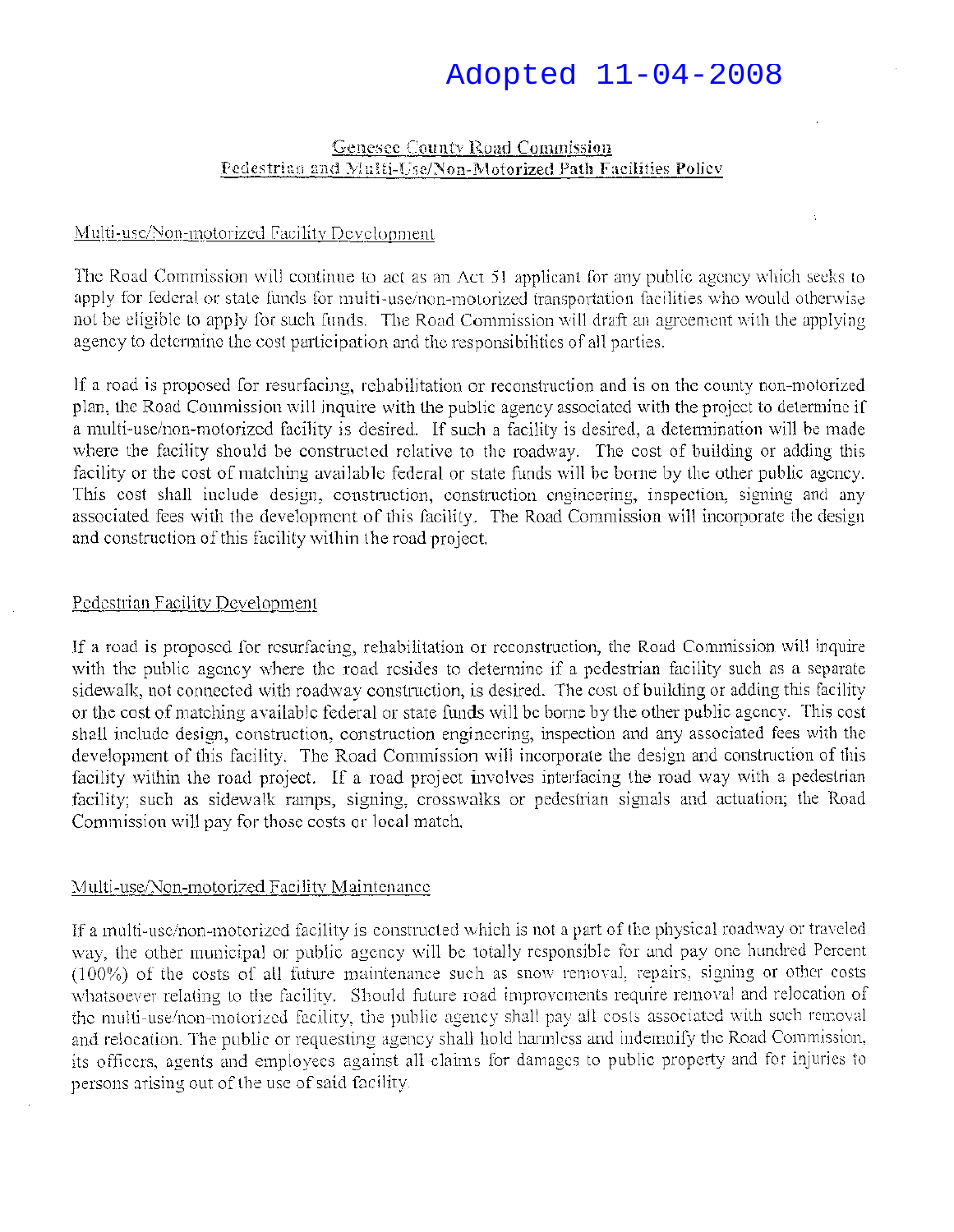To multi-use/non-motorized facility is constructed as part of a roadway project, being part of the physical roadway or traveled way, defined as being between the outside edge of shoulder to outside edge of shoulder, the Road Commission will be responsible for all the future maintenance of that facility.

#### Pedestrian Facility Maintenance

If a pedestrian facility is provided or pedestrian interfaces are provided as part of a roadway project, the other municipal or public agency will be totally responsible for all future maintenance of the total pedestrian facility during the life of the facility according to state law.

THIS POLICY IS NOT INTENDED TO CREATE A RIGHT OR CAUSE OF ACTION FOR ANY MUNICIPAL OR PUBLIC AGENCY SHOULD THE GENESEE COUNTY ROAD COMMISSION NOT INQUIRE REGARDING THE DESIRE OF THE MUNICIPAL OR PUBLIC AGENCY OR IF THE GENESEEE COUNTY ROAD COMMISSION SHOULD DECIDE NOT TO PARTICIPATE IN ANY SPECIFIC PROJECT.

Bully W Bradshaw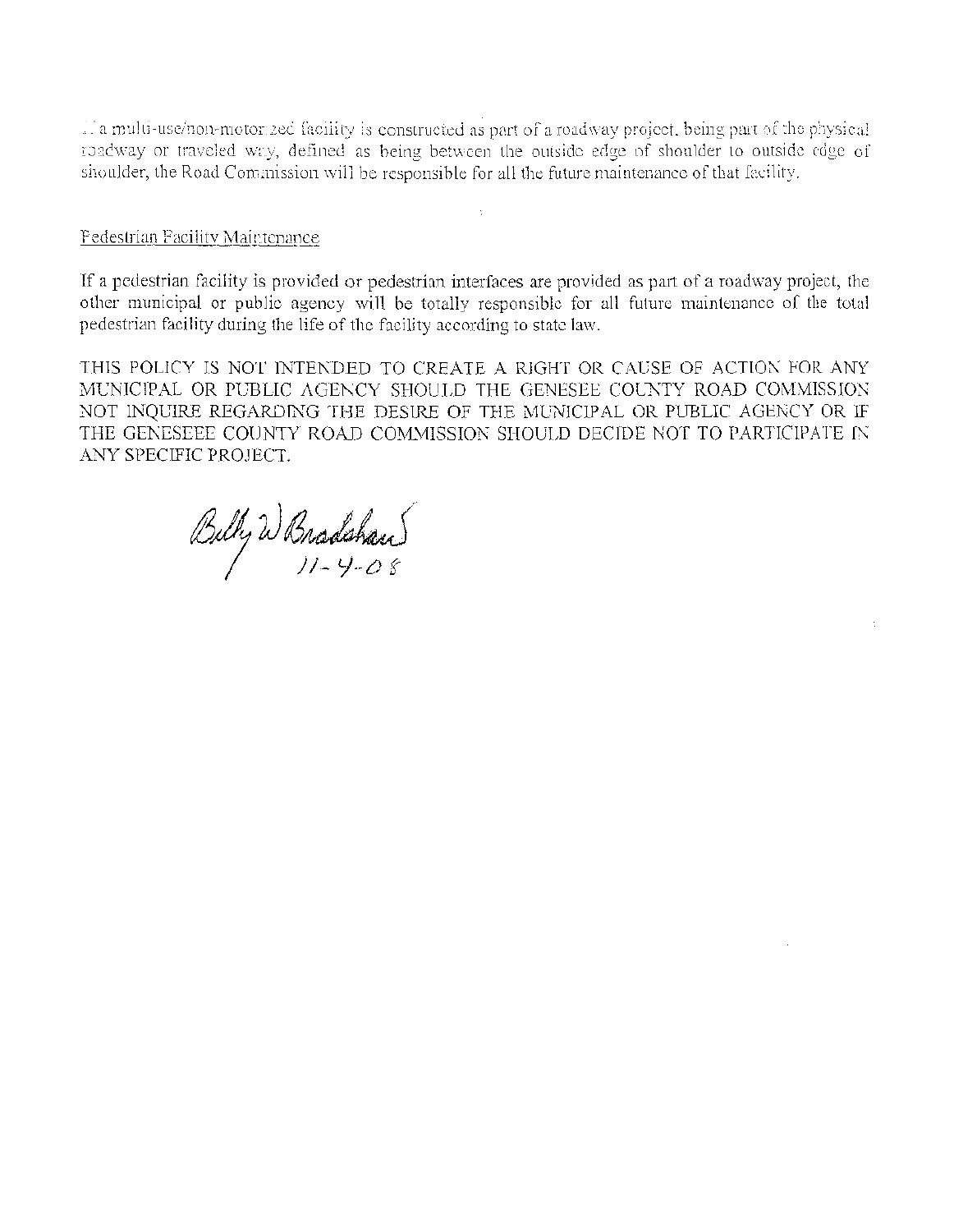'·" -, *·'··J* \_ *.,·,)* , \_\_ ;;::::/:-:s.::c;·· C:·2;-\_. -- *·: ..* :J:;  $\emph{Based on Seafter }$  .  $\emph{2}$  mplete Streets Ordinance and Washtenaw County policies

## Complete Streets Vision Statement

"Transportation improvements in Genesee County are planned, designed and constructed to encourage walking, bicycling, and transit use while promoting safety for all users."

## Guiding Princioles of Complete Streets

Complete Streets are designed and operated to enable safe access for all users. Pedestrians, bicyclists motorists and transit riders of all ages and abilities must be able to safely move along and across a complete street.

- .. Creating Complete Streets means changing the policies and practices of transportation agencies.
- $\bullet$  A Complete Streets policy ensures that the entire right of way is routinely designed and operated to enable safe access for all users.
- .. Transportation agencies must ensure that all road projects result in a complete street appropriate to local context and needs

# Complete Streets Policies

## Policy 1: Coverage Area

Complete Streets policies shall cover all roads in Genesee County that are part of the Federal Aid Road System.

## Policy 2: Design Guidelines

Ali transportation improvements shall be constructed in accordance with prevailing ADA guidelines and AASHTO and existing MDOT standards.

#### Policy 3: Planning Documents

All Federa! Aid Road Projects in the Genesee County Metropolitan Alliance Long Range Transportation Plan (LRTP) and Transportation Improvement Program (TIP) shall be evaluated according to the quiding principles of Complete Streets.